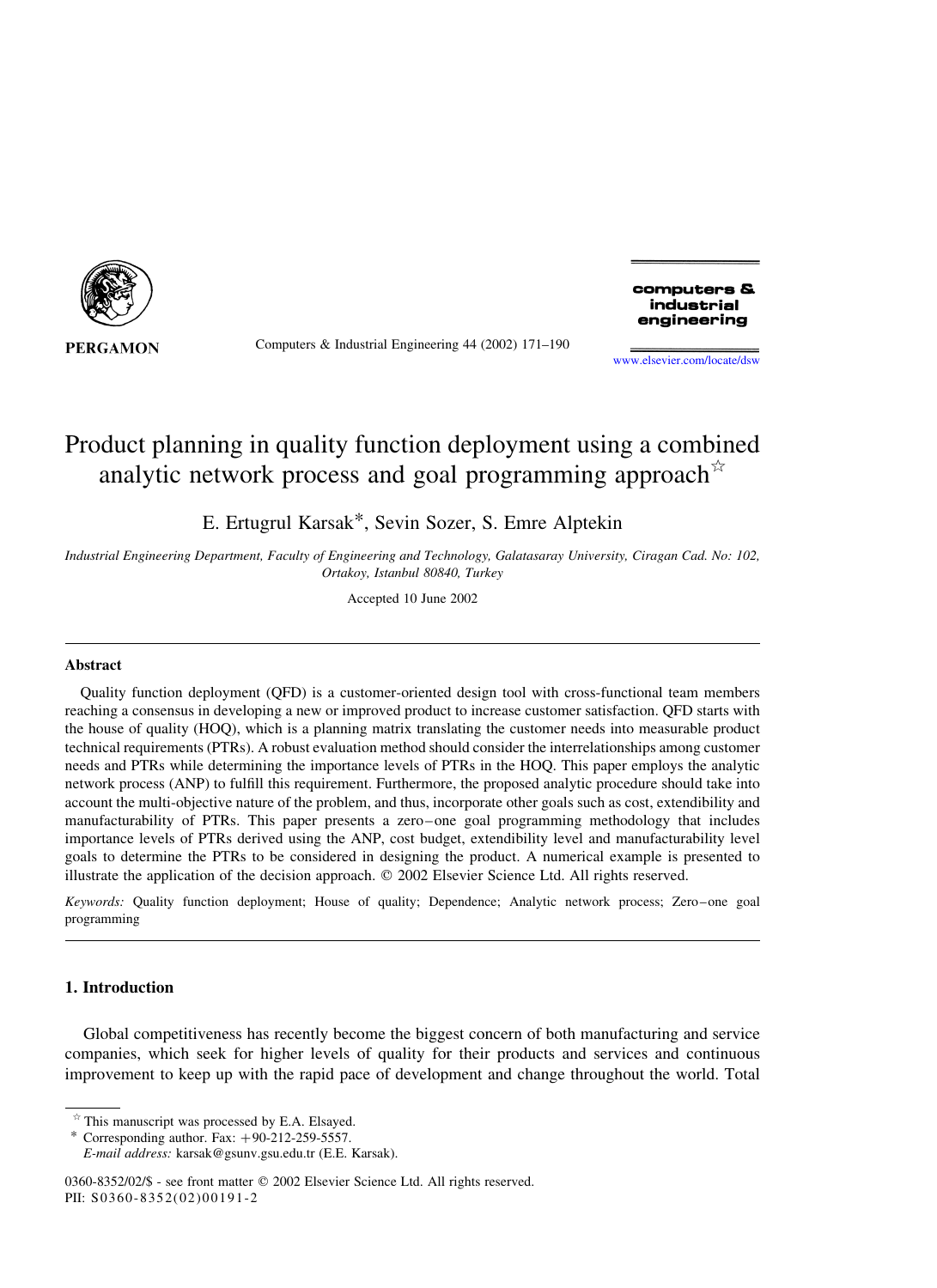### 172 E.E. Karsak et al. / Computers & Industrial Engineering 44 (2002) 171–190

quality management, which offers a vast selection of techniques to ensure the improvement of quality and productivity, has been a topic on the research agenda for the last four decades.

Quality function deployment (QFD) is one of these techniques that aim the satisfaction of the customer at the very beginning, namely the product design phase. It enables the companies to become proactive to quality problems rather than taking a reactive position by acting on customer complaints. As an interdisciplinary team process, QFD is used to plan and design new or improved products or services. QFD employs a cross-functional team to determine customer needs and translate them into product designs through a structured and well-documented framework.

QFD helps the companies to maintain their competitiveness using three strategies: decreasing costs, increasing revenues, and reducing the time to produce new products or services (cycle time reduction). QFD allows for the company to allocate resources and to coordinate skills and functions based on customer needs, and thus, may result in lower production costs by ignoring aspects meaning little or nothing to the customer. Its systematic nature also evaluates the necessary decisions for change and development at the beginning of the design process, reducing and even avoiding the mid-project changes and corrections. Enabling to develop the right product or service for the customers with the lowest possible cost, QFD attracts the customers, which results in higher selling rates, leading to higher revenues. In this way, QFD facilitates the entire development process, minimizing the corrections and waste during this phase, and as a matter of fact, optimizing the time required for introducing a new or improved product or service to the market.

After World War II, the concept of product development evolved from copying and imitation to a product development based on originality. The importance of design quality became apparent. This dramatic change entailed the development of a totally new concept, the QFD. QFD was first conceptualized in the late 1960s ([Akao, 1997\)](#page--1-0). It was immediately adapted by various companies but it did not draw much public attention. A few years later, in 1972, QFD was implemented at the Kobe shipyards of Mitsubishi Heavy Industries Ltd. Even though its application was followed by successful implementations throughout Japan, e.g. at Toyota, it remained a Japanese tool until the early 1980s. Following the article by [Kogure and Akao \(1983\)](#page--1-0) and through Ford Motor Company and the Cambridge Corporation, QFD has entered the borders of the US and has started to play an important role at companies such as General Motors, Chrysler, Digital Equipment, Hewlett-Packard, AT&T, Procter and Gamble, and Baxter Healthcare [\(Prasad, 1998](#page--1-0)).

There are two major organizations as sources of QFD, namely the American Supplier Institute (ASI) and GOAL/QPC that both developed their own models having many similarities to each other. The ASI employs a basic four-matrix method developed by Macabe, a Japanese reliability engineer, while GOAL/QPC uses a multiple matrix developed by Akao that incorporates many disciplines into a less structured format consisting of a matrix of matrices ([Shillito, 1994\)](#page--1-0).

The basic concept of QFD is to translate the desires of customers, i.e. the voice of customer, into product technical requirements (PTRs) or engineering characteristics, and subsequently into parts characteristics, process plans and production requirements. In order to establish these relationships QFD usually requires four matrices: product planning, parts planning, process planning, and production planning matrices, respectively. Product planning matrix translates customer needs into product design requirements; part planning matrix translates important design requirements into product/part characteristics; process planning matrix translates important product/part characteristics into manufacturing operations; production/operation planning matrix translates important manufacturing